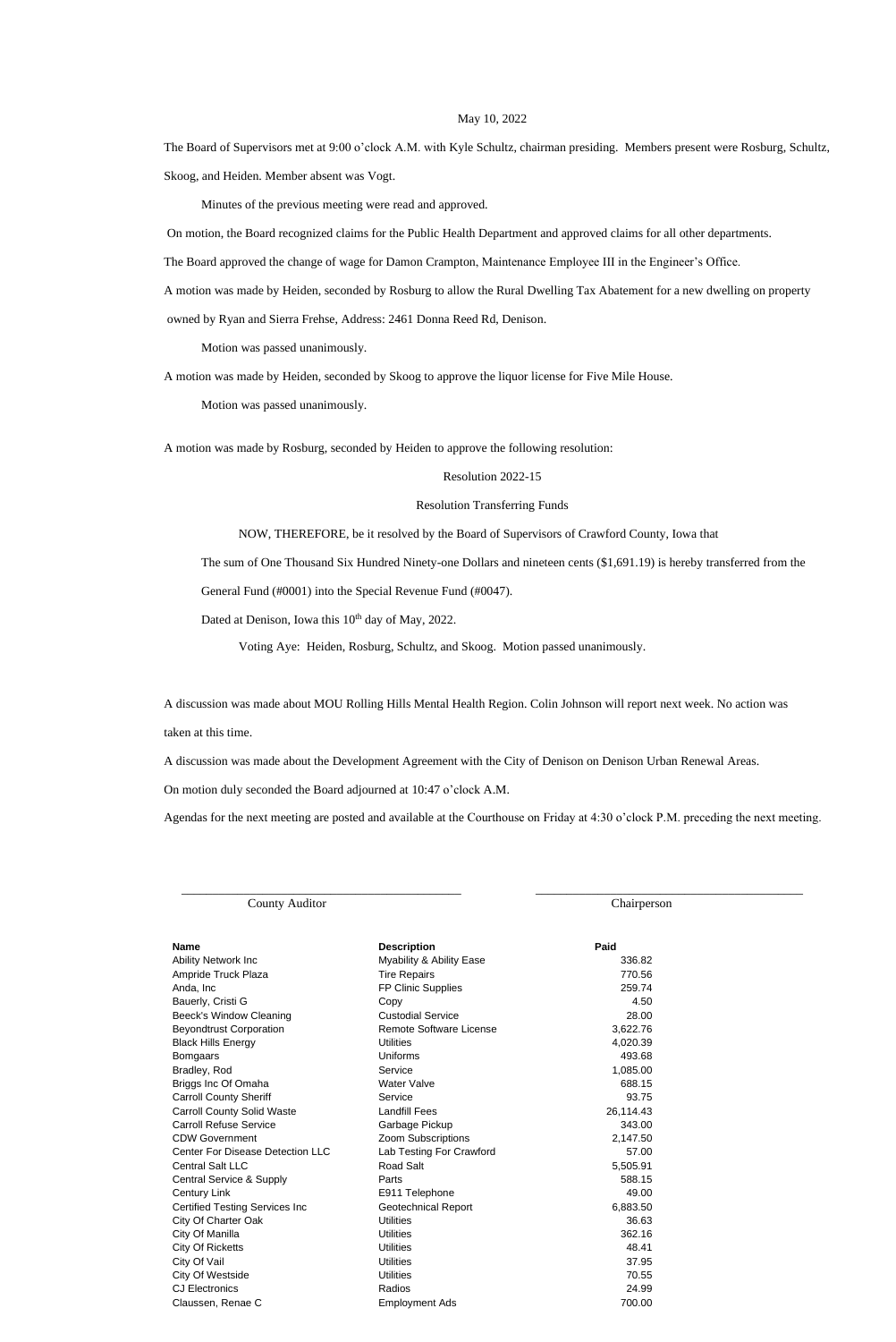| <b>CNH Capital</b>                       | Additives                                  | 167.75    |
|------------------------------------------|--------------------------------------------|-----------|
| <b>Counsel Office &amp; Document</b>     | <b>Equip Maint</b>                         | 59.94     |
| Crawford County Broadcasting Corp -      |                                            |           |
| Kdsn                                     | Ads                                        | 182.00    |
| <b>Crawford County Engineer's Office</b> | Road Stone                                 | 458.37    |
| <b>Crawford County Landfill</b>          | Disposal                                   | 13.20     |
| <b>Crawford County Medical Clinic</b>    | <b>Medical Care</b>                        | 79.93     |
| <b>Crawford County Memorial Hospital</b> | <b>Hospice Inpatient Charges</b>           | 1,019.78  |
| Custom Motorcycle & Sm Eng               | <b>Equip Repairs</b>                       | 31.13     |
| Denison Auto Parts And Machine           | Parts                                      | 1,325.87  |
| Denison Do It Best Hardware              | NP Res Plmg                                | 374.49    |
| <b>Denison Municipal Utilities</b>       | <b>Utilities</b>                           | 3,818.37  |
| Denison Napa                             | <b>Equip Maint</b>                         | 93.45     |
| <b>Direct Mailer</b>                     | <b>Employment Ad</b>                       | 579.00    |
| <b>District A Homecare Directors</b>     | Districta Planning                         | 150.00    |
| <b>DMF Bait Company</b>                  | <b>Exhibit Maint</b>                       | 70.00     |
| Dunlap Lumber And Home Supply            | <b>DH</b> Maintenance                      | 36.99     |
| Dunlap Plumbing & Heating Inc            | <b>Shop Repairs</b>                        | 244.95    |
| Echo Group Inc                           | <b>Shop Repairs</b>                        | 285.00    |
| Erlbacher Bros Inc                       | Hauling                                    | 3,277.52  |
| <b>Evora Consulting Ltd</b>              | <b>Annual Services</b>                     | 4,474.82  |
| Farm Service Cooperative                 | Seed                                       | 170.00    |
| Farmers Mutual Coop Telephone Co         | E911 Telephone                             | 112.36    |
| Fineran, Kim                             | <b>Meeting Expense</b>                     | 26.43     |
|                                          | Tablets/Tool                               |           |
| First National Bank Of Omaha             | Box/Conference/Supplies/Phones             | 7,856.05  |
| <b>Fishy Vibes</b>                       | <b>Exhibit Maint</b>                       | 54.47     |
| Franck, Sextro & Blazek, Plc             | Legal Service                              | 126.00    |
| <b>Friends Of Yellow Smoke</b>           | <b>Bees Displays</b>                       | 121.00    |
| Frontier                                 | <b>DSL Service</b>                         | 115.98    |
| Gosch, Chris                             | Vanity Purchase                            | 175.00    |
| <b>Government Forms And Supplies</b>     | Envelopes                                  | 314.31    |
| <b>Growmark FS</b>                       | Fuel                                       | 22,974.77 |
| <b>Hallett Materials</b>                 | <b>Granular Maint. Material</b>            | 12,424.53 |
| Halterman, Bryce                         | Schooling                                  | 140.00    |
| Healthcarefirst, Inc.                    | <b>Cahps Surveys</b>                       | 104.74    |
| Henry M Adkins & Sons Inc                | TM's                                       | 982.70    |
| Home Care Medical-Carroll                | Reimburseable Supplies                     | 160.00    |
| Housby Mack Inc                          | Labor                                      | 1,264.41  |
| <b>Hundertmark Cleaning Systems</b>      | Shop Supplies & Tools                      | 1,512.29  |
| Hy-Vee Accounts Receivable               | Supplies/Animal Food                       | 74.24     |
| Ice Technologies, Inc                    | <b>IT Services</b>                         | 308.22    |
| <b>Ida County Sheriff</b>                | Service                                    | 35.00     |
| <b>Inland Truck Parts Co</b>             | Parts                                      | 289.38    |
| Iowa County Recorders Association        | <b>Research &amp; Education Dues</b>       | 200.00    |
| <b>Itsavvy LLC</b>                       | IT Systems & Hardware                      | 1,948.00  |
| Jack'S Uniforms & Equip                  | Uniforms                                   | 134.99    |
| Jim Hawk Truck Trailers Inc              | <b>Equipment Supplies</b>                  | 96.35     |
| Joe's Welding                            | <b>Equip Maint</b>                         | 102.50    |
| John Deere Financial                     | Filter/Labor                               | 1,265.40  |
| Kasperbauer Cleaners Inc                 | <b>Custodial Service</b>                   | 138.34    |
| Krohnke Construction Inc                 | Clear & Grub Trees                         | 909.30    |
| Kroll, Robert                            | Board Of Adj Mtg                           | 23.65     |
| L G Everist Inc                          | <b>Bridge Maint. Material</b>              | 2,222.72  |
| Liberty Tire Recycling, LLC              | <b>Tire Disposal</b>                       | 1,657.93  |
| Lincoln Highway Animal Hospital          | K-9 Exam/Meds                              | 75.51     |
| Long Lines, LLC                          | <b>Ethernet Circuit</b>                    | 350.00    |
| Mail Services LLC                        | Postage                                    | 603.56    |
| <b>Manilla Times LLC</b>                 | Treasurer Semi-Annual Report               | 1,059.04  |
| Marco Inc                                | Copier Contract - Eticn176714-03           | 276.90    |
| <b>Martin Marietta Materials</b>         | Limestone                                  | 20,438.88 |
| Matheson Tri-Gas Inc                     | <b>Welding Supplies</b>                    | 261.15    |
| <b>Mcclellan Electric Inc.</b>           | <b>Light Bulbs</b>                         | 235.50    |
| Med-Pass Inc                             | <b>Office Supplies</b>                     | 31.02     |
| Metro Waste Authority                    | <b>RCC Fees</b>                            | 4,017.56  |
| Midamerican Energy                       | <b>YS Utilities</b>                        | 1,265.67  |
| <b>Midwest Compliance Associates</b>     | <b>Hippa/Compliance Consulting Service</b> | 1,000.00  |
| Monona County Sheriff                    | Service                                    | 59.25     |
| Mumm, Steve                              | Board Of Adj Mtg                           | 25.60     |
| My Pediatric Dentist                     | <b>Dental Care</b>                         | 310.83    |
| Neddermeyer, Sheri                       | <b>Meals For District Mtgs</b>             | 54.38     |
| Netsys+                                  | Office 365 Software                        | 51.60     |
| New Cooperative Inc                      | Fuel                                       | 14,359.53 |
| Noodle Soup                              | <b>Health Promotions-Flyers</b>            | 49.00     |
| <b>Northside Glass</b>                   | <b>Equipment Repairs</b>                   | 845.00    |
| Nw Iowa Youth Emergency Serv Ctr         | Detention/Transportation                   | 483.65    |
| Observer, The                            | <b>Board Proceedings</b>                   | 718.89    |
| Office Stop, The                         | <b>Office Supplies</b>                     | 467.39    |
| <b>Optum Hospice Pharmacy Services</b>   | Hospice Meds & Med Therapy Management      | 1,434.96  |
| O'Reilly Automotive Inc                  | Vehicle Maint                              | 42.60     |
| Patterson Dental Supply Inc              | <b>Oral Health Supplies</b>                | 627.15    |
| Penguin Management, Inc                  | Dispatch Plan                              | 5,409.00  |
| Phil's Lawn & Landscaping & Nursry Llc   | <b>Fertilizer Application</b>              | 590.00    |
| Plunkett's Pest Control Inc              | Pest Control - Courthouse                  | 130.00    |
| PPP Design                               | <b>Website Maintenance</b>                 | 15.00     |
| <b>Prenger Furniture</b>                 | <b>NP Residence</b>                        | 702.00    |
| R & R Septic Services LLC                | Portable RR                                | 120.00    |
|                                          | Garbabe Pickup                             | 101.65    |